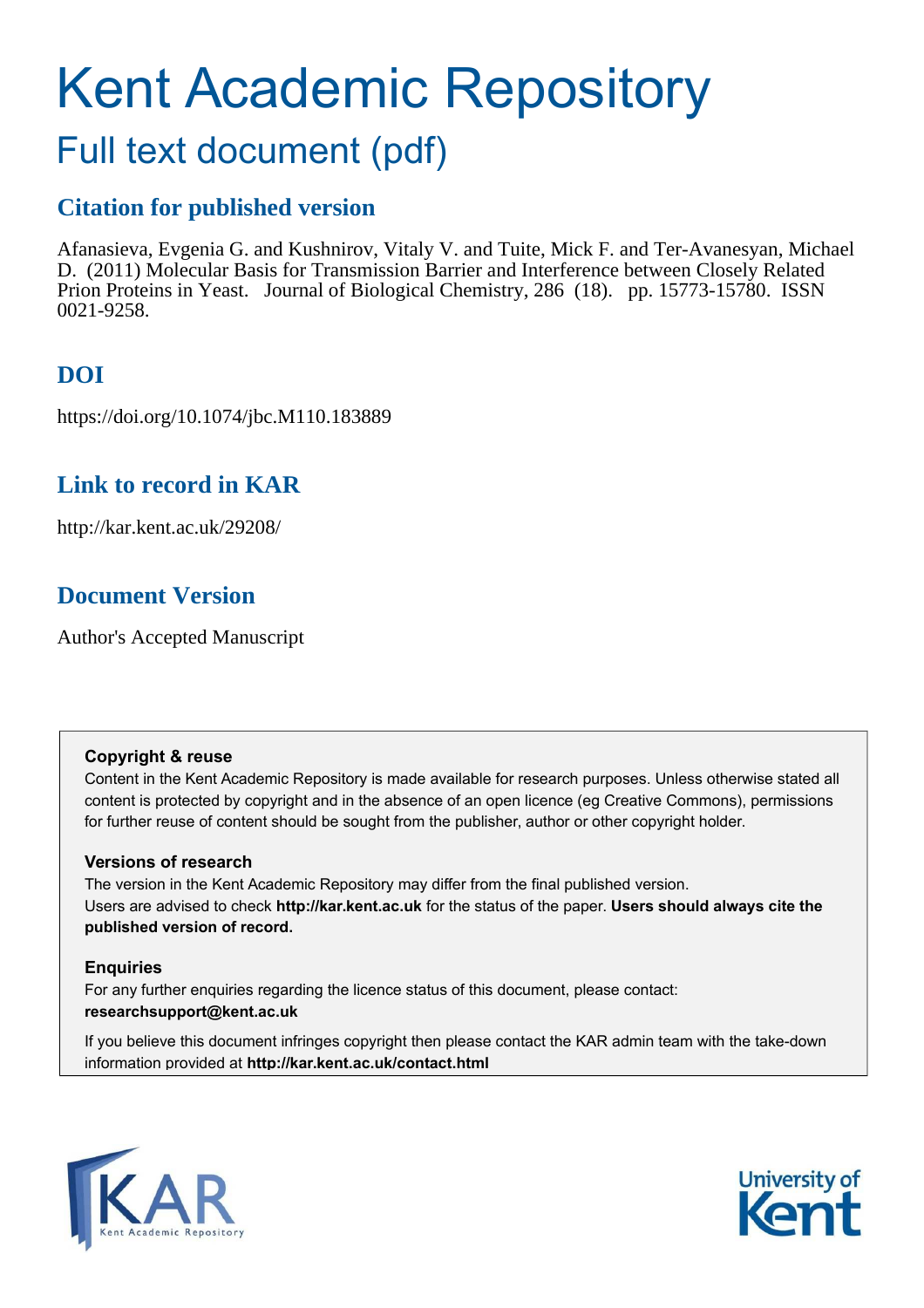## **Molecular Basis for Transmission Barrier and Interference between Closely Related Prion Proteins in Yeast<sup>\*</sup>**

Received for publication, September 10, 2010, and in revised form, January 28, 2011 Published, JBC Papers in Press, March 15, 2011, DOI 10.1074/jbc.M110.183889

**Evgenia G. Afanasieva**‡ **, Vitaly V. Kushnirov**‡1**, Mick F. Tuite**§ **, and Michael D. Ter-Avanesyan**‡2 *From the* ‡ *Cardiology Research Center, 121552 Moscow, Russia and the* § *School of Biosciences, University of Kent, Canterbury, Kent CT2 7NJ, United Kingdom*

**Replicating amyloids, called prions, are responsible for transmissible neurodegenerative diseases in mammals and some heritable phenotypes in fungi. The transmission of prions between species is usually inhibited, being highly sensitive to small differences in amino acid sequence of the prion-forming proteins. To understand the molecular basis of this prion interspecies barrier, we studied the transmission of the [PSI ] prion state from Sup35 of Saccharomyces cerevisiae to hybrid Sup35 proteins with prion-forming domains from four other closely related Saccharomyces species. Whereas all the hybrid Sup35 proteins could adopt a prion form in S. cerevisiae, they could not readily acquire the prion form from the [PSI ] prion of S. cerevisiae. Expression of the hybrid Sup35 proteins in S. cerevisiae**  $[PSI^+]$  cells often resulted in frequent loss of the native  $[PSI^+]$ **prion. Furthermore, all hybrid Sup35 proteins showed different patterns of interaction with the native [PSI ] prion in terms of co-polymerization, acquisition of the prion state, and induced prion loss, all of which were also dependent on the [PSI ] variant. The observed loss of S. cerevisiae [PSI ] can be related to inhibition of prion polymerization of S. cerevisiae Sup35 and formation of a non-heritable form of amyloid. We have therefore identified two distinct molecular origins of prion transmission barriers between closely sequence-related prion proteins: first, the inability of heterologous proteins to co-aggregate with host prion polymers, and second, acquisition by these proteins of a non-heritable amyloid fold.**

Noncovalent polymerization of proteins coupled with their deep conformational rearrangement can result in the formation of amyloid fibers possessing a regular cross- $\beta$ -sheet structure. Amyloid formation is associated with 30 different diseases in humans and other mammals, many of which are neurodegenerative in nature, e.g. Alzheimer, Parkinson, and Huntington diseases (1). Amyloid diseases are noninfectious, except for the prion diseases that are linked to the PrP protein and that include Creutzfeldt-Jakob disease, sheep scrapie, and other transmissible spongiform encephalopathies (2–5). Importantly, prion transmission between animal species is often impeded or blocked, even when the difference in sequence of the PrP proteins is small (6). For example, ovine prions cannot directly infect humans, but they can infect cattle, and bovine prions can then infect humans, although inefficiently (7, 8).

Prions have also been described in yeast; these prions are generally not detrimental and manifest themselves as genetic elements with unusual inheritance properties (9–15). Among yeast prions, the best studied is  $[PSI^+]$ , the prion determinant that gives rise to a nonsense suppressor phenotype as a consequence of the aggregation and partial inactivation of the translation termination factor Sup35 (eRF3) (16–18). The N-terminal domain of Sup35 is essential for the *de novo* appearance and maintenance of  $[PSI^+]$  and is therefore referred to as the prionforming domain. The function of the charged middle domain of Sup35 is unclear, whereas the C-terminal domain performs the essential translation termination activity of this protein (19, 20). In [PSI- ] cells, Sup35 polymerizes via its prion domain (21). Similar to mammalian prions,  $[PSI^+]$  can exist in multiple variants or strains, which can be distinguished by the strength of their nonsense suppressor phenotype and stability of inheritance. Strong  $[PSI^+]$  variants show efficient nonsense suppression and high mitotic stability, whereas weak variants show inefficient nonsense suppression and low mitotic stability (22, 23). The dissimilarity in the properties of the  $[PSI^+]$  variants reflects heritable differences in the structure of the underlying Sup35 prion polymers (24, 25).

The yeast  $[PSI^+]$  prion has been used to demonstrate conservation of the prion properties of Sup35 proteins from different distantly related yeast species and the inability to transmit the infectious prion state between Sup35 proteins from these species. The observed prion species barrier appears to be linked to the inability of Sup35 molecules from different species to coaggregate, a prerequisite for efficient transmission of the prion state (26–28). However, such a barrier for prion transmission can also exist between two sequence-related prion proteins that are able to co-aggregate or interact in polymerization. For example, when expressed in murine cell culture, hamster PrP blocked prion propagation of murine PrP, i.e. interacted with it but did not acquire the prion state (29). In yeast, polymerization of overproduced Sup35 can be seeded efficiently by an imperfect template, the prion form of Rnq1, but the resulting amyloid polymers of Sup35 are predominantly non-heritable due to their poor fragmentation by the molecular chaperone Hsp104 (30). The highly preferential formation of non-heritable polymers on a prion template made up of a different protein is a



<sup>\*</sup> The work was supported by the Wellcome Trust (to V. V. K. and M. F. T.) and the Russian Foundation for Fundamental Research (to M. D. T.-A.).

<sup>□</sup>**S** The on-line version of this article (available at http://www.jbc.org) contains [supplemental "Methods," Figs. S1–S4, and Tables SI–SIV.](http://www.jbc.org/cgi/content/full/M110.183889/DC1)

*Author's Choice*—Final version full access.

<sup>&</sup>lt;sup>1</sup> To whom correspondence may be addressed. E-mail: vvkushnirov@ gmail.com.

 $2$  To whom correspondence may be addressed: Cardiology Research Center, 3rd Cherepkovskaya Str. 15A, 121552 Moscow, Russia. Tel.: 7-495-414- 6733; Fax: 7-499-149-0559; E-mail: mdter@cardio.ru.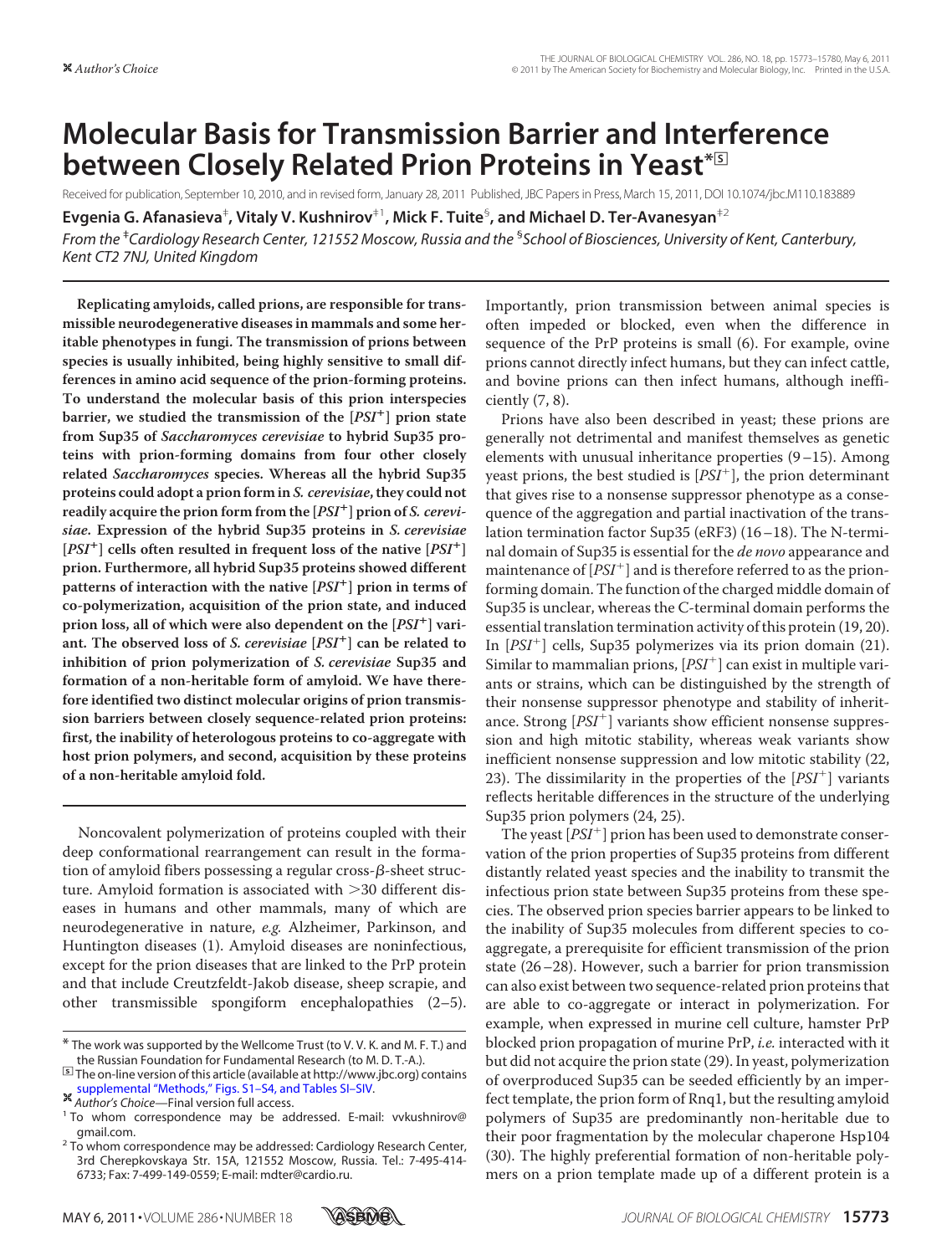more general phenomenon and has been reported for other combinations of seeding and seeded proteins (31). This finding led us to propose that the formation of non-heritable polymers in place of heritable prion polymers may be the cause of transmission barriers between prion proteins able to interact (32).

Consistent with this hypothesis, Chen et al. (33) observed that Sup35 proteins from Saccharomyces paradoxus and Saccharomyces bayanus co-aggregated very efficiently with the prion form of Saccharomyces cerevisiae Sup35 without acquiring the prion state. This implied that these heterologous Sup35 proteins efficiently adopted a non-heritable amyloid structure. However, a further study of these proteins by Chen et al. (34) showed higher [PSI<sup>+</sup>] transmission and lower Sup35 co-aggregation than originally reported. Hence, the possibility of co-aggregation without prion transmission cannot be reliably concluded from these studies.

To check our hypothesis of the formation of non-heritable amyloid folds, we analyzed the co-polymerization of four closely related Sup35 proteins with the [PSI- ] form of S. cerevisiae Sup35 and established whether the  $[PSI^+]$  prion could be efficiently transmitted to the heterologous proteins. In several cases, we observed efficient co-polymerization without concomitant prion transmission, confirming our hypothesis. In addition, our study shows that heterologous Sup35 proteins can have a dominant-negative effect on [PSI<sup>+</sup>] prion propagation. These new data allow us to make the first detailed reconstruction of the molecular events responsible for [PSI<sup>+</sup>] elimination when two closely related prion proteins are expressed in the same cell, and they point to the formation of a non-heritable fold by heterologous Sup35 as being critical for prion transmission barriers.

#### **EXPERIMENTAL PROCEDURES**

Media, Strains, Plasmids, and Genetic Methods—Yeast cells were grown at 30 °C on either complete (yeast extract/peptone/ dextrose (YPD)) or synthetic complete medium containing 2% glucose. For assaying the  $[PSI^+]$  suppressor phenotype, selective media with a decreased concentration (0.07 mg/ml) of adenine sulfate or modified YPD (YPDred: 0.5% yeast extract, 2% peptone, and 4% glucose) were used because these media promote accumulation of red pigment in the ade2 mutants. To eliminate the  $[PSI^+]$  determinant, the cells were grown from single cells to colonies on medium containing 3 mm guanidine hydrochloride. DNA transformation of the yeast cells was performed using the lithium acetate method (35).

Centromeric and multicopy plasmids carrying the hybrid SUP35 genes were constructed on the basis of the pRS315- SUP35-SE plasmid. To create this plasmid, the S. cerevisiae genomic XhoI-XbaI fragment encompassing the SUP35 gene was inserted into the same sites of the pRS315 polylinker. Then, the region encoding the prion domain (amino acid residues 1–120) was replaced with a short fragment containing sites for SmaI, BglII, SacI (Ecl136II), and NarI. The region encoding residues 1–120 was amplified from the genomic DNA of the yeast S. cerevisiae, Saccharomyces mikatae, Saccharomyces kudriavzevii, S. paradoxus, and S. bayanus and inserted into the BgIII and Ecl136II sites. In the constructs obtained, the coding regions were joined seamlessly, but Met-124 was replaced with alanine to exclude translation initiation at this residue. The 5-noncoding region was slightly altered: the region of nucleotides  $-11$  to  $-3$  was replaced with sequence GATCCCCGGG-AGATCT. The 3-HA versions of these SUP35 constructs encoded proteins with the 3-HA tag (amino acid sequence GL-INIFYPYDVPDYAGYPYDVPDYAGSYPYDVPDYAAQIP) inserted after amino acid residue 251.

The S. cerevisiae strain 22V-H63- $\Delta$ S35 (MATa ade2-1 SUQ5 kar1 lys1 his3 ura3 leu2 cyh<sup>R</sup>  $\Delta$ SUP35) and its [PSI<sup>+</sup>] derivatives were used (36). This strain carries the chromosomal deletion of SUP35 and the pRS316-SUP35 URA3 plasmid with S. cerevisiae SUP35. To check the ability of the hybrid proteins to acquire a prion state, we replaced the pRS316-SUP35 plasmid with the pRS315 LEU2 plasmids bearing the hybrid SUP35 genes. The [psi<sup>-</sup>] colonies of strain 22V-H63- $\Delta$ S35 are distinguished by their red color and adenine requirement because the weak serine-inserting tRNA suppressor SUQ5 (SUP16) cannot suppress the *ade2-1* ochre mutation in the absence of the  $[PSI^+]$  determinant. This allowed selection of  $[PSI^+]$  in the transformants of this strain by the appearance of the colonies with white or pink color, depending on the  $[PSI^+]$  variant. To quantify the mitotic stability of  $[PSI^+]$  based on the hybrid Sup35 proteins, three colonies of each  $[PSI<sup>+</sup>]$  isolate were suspended in water and plated onto YPDred medium. Plates were incubated for 3 days, and the percentage of red colonies was determined.

[PSI<sup>+</sup>] Transmission and Curing-The efficiency of  $[PSI^+]$ transmission to the hybrid Sup35 proteins was determined as follows. 48 transformants for each combination of SUP35 type and [PSI<sup>+</sup>] variant were grown on synthetic complete medium lacking leucine but containing uracil to allow the cells to lose spontaneously the original URA3 SUP35-cer plasmid pRS316-SUP35. The efficiency of transmission was then counted among the Ura<sup>-</sup> clones as the proportion of the Ade<sup>+</sup> clones. To ensure that the Ade<sup>-</sup> clones did not contain any phenotypically silent "ultra-weak" hybrid [PSI<sup>+</sup>], the presence of Sup35 polymers was checked by semidenaturing detergent-agarose gel electrophoresis in about one-third of the Ade<sup> $\sim$ </sup> clones, and the polymers were never found.

The frequency of  $[PSI^+]$  loss caused by the presence of hybrid Sup35 proteins was defined as the proportion of  $[psi^-]$  cells in colonies arising from single  $[PSI^+]$  cells and determined as follows. For each combination of hybrid Sup35 protein and [PSI<sup>+</sup>] variant, three transformants were taken, each suspended in liquid synthetic complete medium and streaked to single cells on synthetic complete medium plates containing leucine (i.e. nonselective for plasmids with hybrid SUP35) but lacking uracil and low in adenine. After 4 days of growth, white or sectored colonies were scored as  $[PSI^+]$  and red colonies as  $[psi^-]$ . All red colonies were unable to grow in the absence of adenine.

Preparation of Yeast Cell Lysates—The yeast cultures were grown in liquid medium to  $A_{600} = 1$ . The cells were harvested, washed in water, and lysed by vortexing with glass beads in buffer containing 30 mm Tris-HCl (pH 7.4), 150 mm NaCl, and 10 mM dithiothreitol. To prevent proteolytic degradation, 25 mM EDTA, 10 mM phenylmethylsulfonyl fluoride, and Complete protease inhibitor mixture (Roche Applied Science) were added. The cell debris was removed by centrifugation at  $10,000 \times g$  for 5 min.

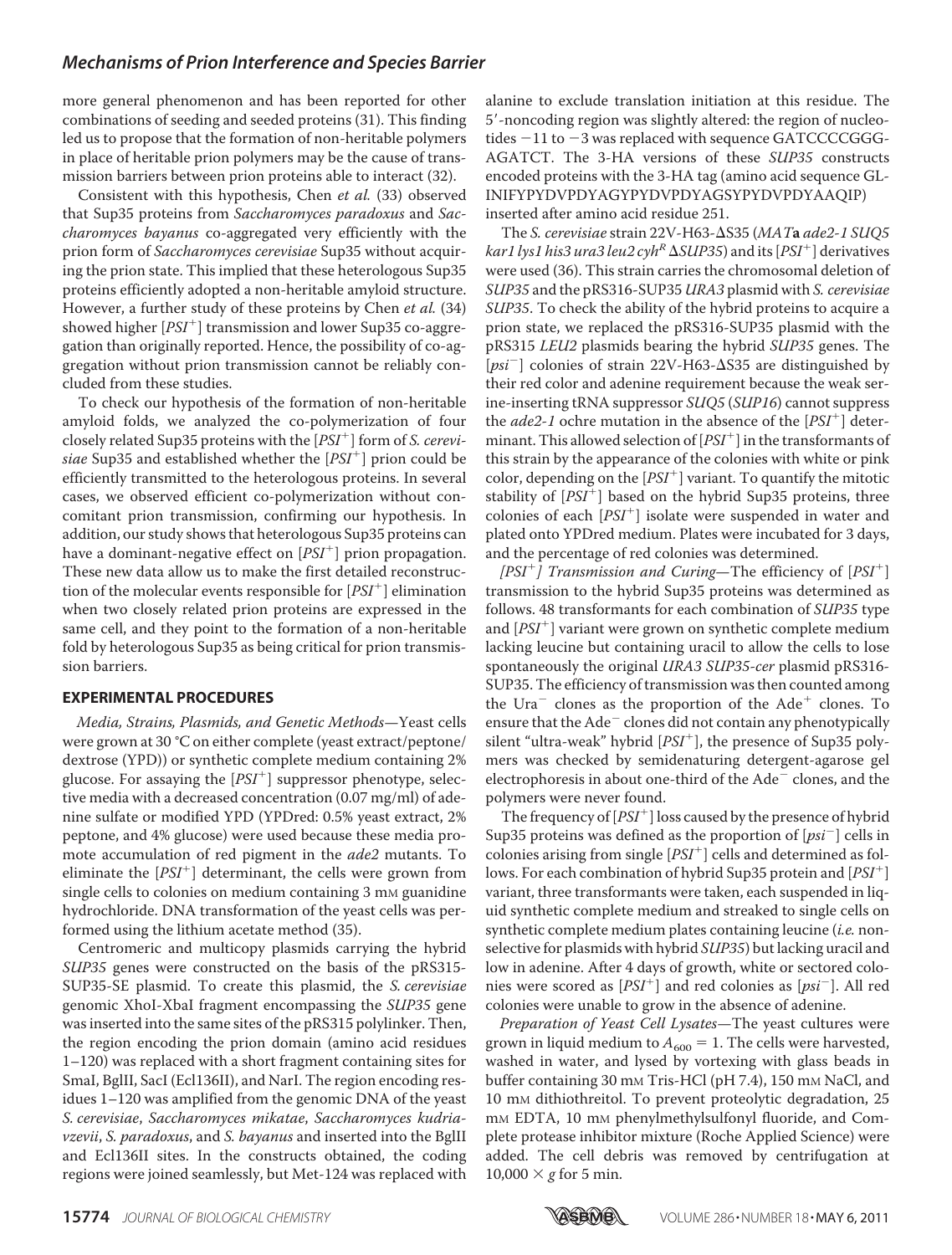

FIGURE 1. Sup35 proteins used. A, sequence alignment of Sup35 prion domains from S. cerevisiae (cer), S. mikatae (mik), S. kudriavzevii (kud), S. paradoxus (par), and *S. bayanus*(*bay*). Only differing amino acid residues are shown. Gaps are shown by *highlighted dashes*. *B*, scheme of the hybrid Sup35 proteins. The Sup35 N-terminal domain (*N*) was replaced with analogous domains from the indicated species. In one set of constructs, the 3-HA tag was placed after residue 251. *M*, middle domain; *C*, C-terminal domain.

Centrifugation—To separate Sup35 polymer and monomer fractions, 100  $\mu$ l of yeast cell lysate was centrifuged through 100  $\mu$ l of a 10% sucrose cushion at 100,000  $\times$  g (48,000 rpm in a TLA-100.1 rotor, Beckman Optima TL ultracentrifuge) for 15 min at 4 °C.

Electrophoresis—Sup35 amyloid polymers were analyzed by electrophoresis on horizontal 1.8% agarose gels with 25 mm Tris, 250 mM glycine, and 0.1% SDS (semidenaturing detergentagarose gel electrophoresis) (37). To analyze Sup35 polymers and monomers in a single gel, the standard SDS-PAGE system (38) was modified as described (39). Yeast cell lysates were mixed with sample buffer, incubated for 1 min at room temperature, and loaded onto the gel, and electrophoresis was run for 30 min. The Sup35 monomers were separated, whereas polymers stopped at the start of the stacking gel. To dissolve and analyze the polymers, sample buffer was loaded into the wells, and the gel was sealed and boiled for 5 min. The separation was continued after boiling. After electrophoresis, the proteins were transferred to a Hybond ECL nitrocellulose membrane and decorated with antibody to the Sup35 N-terminal and middle domains. The bound antibodies were detected using the GE Healthcare ECL system.

#### **RESULTS**

Design and Functional Activity of Hybrid Sup35 Proteins—To establish the mechanisms that prevent transmission of inherited prion folds between sequence-related prion proteins, we used Sup35 from yeast of the Saccharomyces sensu stricto group, namely S. cerevisiae, S. paradoxus, S. mikatae, S. kudriavzevii, and S. bayanus (40, 41). Previous studies have shown that the Sup35 N-terminal domain plays a key role in the "species barrier" (26, 33). In this study, to exclude any possible influence of the middle and C-terminal domains of Sup35 on the interactions between the heterologous Sup35 molecules, we used hybrid SUP35 genes. These genes were created from S. cerevisiae SUP35 by replacing the sequence encoding the N-terminal domain (residues 1–120) with the corresponding regions from heterologous SUP35 genes (Fig. 1). The encoded hybrid proteins were designated as Sup35-par, Sup35-mik, Sup35-kud, and Sup35-bay, respectively, and all constructs were verified by DNA sequencing. The Sup35-kud sequence has not been previously reported, and in contrast to the S. bayanus Sup35 sequence used by Chen et al. (33), the Sup35-bay sequence used here did not differ from S. cerevisiae Sup35 (Sup35-cer) at position 17 (serine). The amino acid similarities of the N-terminal regions of these proteins to the Sup35-cer N-terminal region are 94, 89, 86, and 78%, respectively. Importantly, the prion domains of Sup35-par and Sup35-mik align with Sup35-cer with no gaps, whereas Sup35-kud has one gap and Sup35-bay lacks one oligopeptide repeat and has two single-residue insertions (Fig. 1A).

To differentiate between the different Sup35 proteins, we created an additional set of Sup35 constructs by inserting the 3-HA tag after amino acid residue 251, i.e. just before the C-terminal domain (Sup35-3-HA); addition of the 3-HA tag reduced the electrophoretic mobility of the Sup35 protein. All hybrid Sup35 proteins, including those with the 3-HA tag, supported viability of the otherwise Sup35-deficient 22V-H63- $\Delta$ S35 [psi<sup>-</sup>] strain. Cells producing Sup35 without a 3-HA tag showed the expected non-suppressed phenotype, although the red colony color was less pronounced than in the  $[psi^-]$  control (Fig. 2, *left panel*). This phenotypic effect may be related to a minor change in the 5'-untranslated region, which led to a

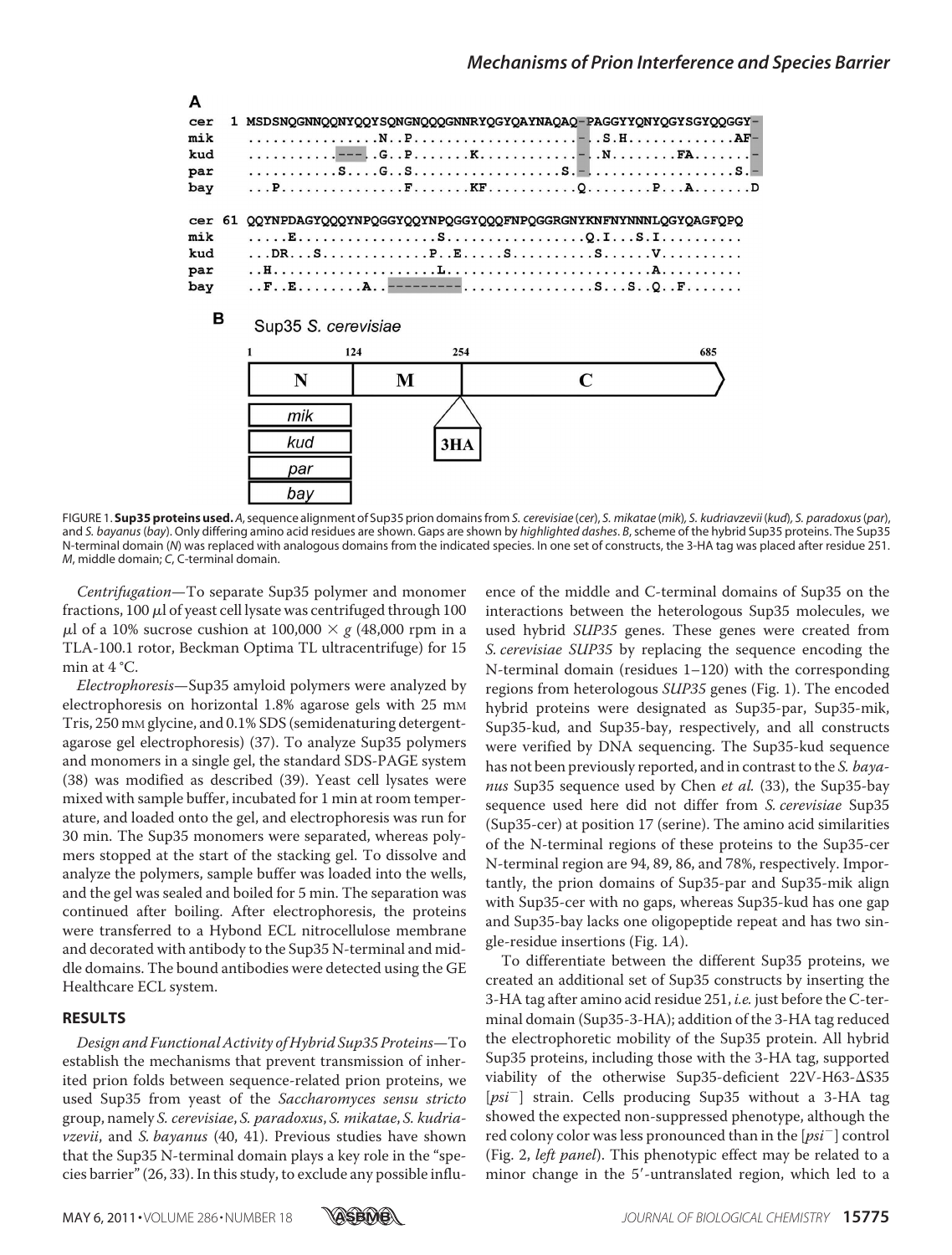

FIGURE 2. **Phenotypes of the cells producing hybrid Sup35.** *Left panel*, [*psi* ] cells producing only the indicated Sup35 proteins. *Right panel*, cells producing Sup35-cer in the prion variant indicated at the top and hybrid Sup35 indicated on the side. The presence of the 3-HA tag in hybrid Sup35 is indicated at the bottom.

small decrease in Sup35 levels (see Fig. 4, cer lane, and [supple](http://www.jbc.org/cgi/content/full/M110.183889/DC1)[mental Fig. S1\)](http://www.jbc.org/cgi/content/full/M110.183889/DC1). Cells producing Sup35 with the 3-HA tag showed an Ade<sup>+</sup> phenotype and white colony color, suggesting that the 3-HA tag reduced activity of the Sup35-3-HA proteins in translation termination.

Sup35 from Different Saccharomyces Species Can Form Prions in S. cerevisiae Cells—The concept of the prion transmission barrier implies that heterologous proteins are able to acquire a prion state. To establish this for the hybrid Sup35 proteins, we attempted to obtain their prion state through overproduction of these proteins. The  $22V$ -H63- $\Delta$ S35 [psi<sup>-</sup>] [PIN<sup>+</sup>] strain, carrying a centromeric LEU2-based plasmid encoding one or other of the hybrid Sup35 proteins, was transformed with a multicopy URA3-based plasmid encoding the same hybrid Sup35, and  $Ade^+$  Leu<sup>+</sup> clones were selected. In most cases, the Ade<sup>+</sup> phenotype was lost following growth on the guanidine hydrochloride-containing medium, which is indicative of the  $[PSI^+]$  prion being responsible for the phenotype. This was confirmed by the presence of SDS-resistant polymers of hybrid Sup35 proteins in the guanidine hydrochloride-curable Ade<sup>+</sup> clones [\(supplemental Fig. S2\)](http://www.jbc.org/cgi/content/full/M110.183889/DC1). The newly generated hybrid  $[PSI^+]$  isolates varied in suppressor efficiency and the degree of mitotic stability. The [PSI<sup>+</sup>] strains based on Sup35-mik and Sup35-bay were mainly of the weak type [\(sup](http://www.jbc.org/cgi/content/full/M110.183889/DC1)[plemental Table SI\)](http://www.jbc.org/cgi/content/full/M110.183889/DC1), the latter in agreement with previous results (33).

Expression of Hybrid Sup35 Proteins Affects the [PSI<sup>+</sup>] Phenotype and Propagation-To study the interaction of hybrid  $\frac{S_{\text{up}}}{S_{\text{up}}}$  proteins with the  $[PSI^+]$  prion based on Sup35-cer, we used four independent [PSI<sup>+</sup>] variants of strain 22V-H63-AS35: strong  $(S)$ , weak-1  $(W1)$ , weak-2  $(W2)$ , and weak-3  $(W3)$ . This strain harbors the SUP35 chromosomal deletion and a centromeric URA3-based plasmid encoding Sup35-cer (36). Cells with these  $[PSI^+]$  variants were transformed with centromeric LEU2-based plasmids encoding one or other of the hybrid Sup35 proteins or Sup35-cer as a control. The phenotypes of resulting transformants were assessed on medium lacking Leu and Ura to ensure coexpression of the hybrid and wild-type Sup35 proteins in the same cell.



FIGURE 3. **Frequencies of [PSI<sup>+</sup>] transmission and loss.** Upper, [PSI<sup>+</sup>] transmission to the indicated Sup35 alleles. *Lower*, [*PSI*- ] loss in the presence of the indicated Sup35 alleles. The [*PSI*- ] variants used are shown. All hybrid Sup35 proteins lacked the 3-HA tag, but the [*PSI*- ] loss was similar in the presence of hybrid Sup35 with 3-HA [\(supplemental Table SII\)](http://www.jbc.org/cgi/content/full/M110.183889/DC1). The data in the original digital form are presented in [supplemental Tables SII and SIII.](http://www.jbc.org/cgi/content/full/M110.183889/DC1)

In contrast to wild-type Sup35 controls, all transformants producing hybrid Sup35 without the 3-HA tag showed no  $[PSI<sup>+</sup>]$  nonsense suppression phenotype, *i.e.* manifested antisuppression (Fig. 2). This indicates that a significant proportion of Sup35 in these cells remained soluble and functional, leading to efficient translation termination. The antisuppressor effect of the hybrid Sup35-3-HA proteins was much less pronounced, which suggests that the soluble Sup35 was represented mainly by hybrid Sup35. In several cases, expression of the hybrid Sup35 proteins caused the  $[PSI^+]$  loss with frequencies being dependent on both the [PSI- ] variant and hybrid Sup35. For example, weak [PSI<sup>+</sup>] variants in the presence of Sup35-bay or Sup35-mik produced  $[psi^-]$  cells with up to 24% frequency (the proportion of  $[psi^-]$  cells in a colony), whereas expression of Sup35-kud caused no detectable [PSI<sup>+</sup>] loss (Fig. 3 and [supple](http://www.jbc.org/cgi/content/full/M110.183889/DC1)[mental Table SII\)](http://www.jbc.org/cgi/content/full/M110.183889/DC1). The presence of the 3-HA tag did not significantly alter the measured [PSI<sup>+</sup>] loss for any hybrid Sup35 [\(supplemental Table SII\)](http://www.jbc.org/cgi/content/full/M110.183889/DC1), which is consistent with the 3-HA tag not affecting Sup35 polymerization. The ability of the hybrid Sup35 proteins to interfere with  $[PSI^+]$  propagation indicates a physical interaction between the hybrid Sup35 molecules and the prion form of Sup35-cer.

Hybrid Sup35 Proteins Can Co-polymerize with Sup35-cer— To establish whether the hybrid Sup35 proteins are able to form polymers in the presence of the prion form of Sup35-cer, we used a novel electrophoretic technique that allows quantitative analysis of the prion polymer and monomer fractions of a cell lysate in one gel (39). This method avoids the problem encountered by the more common centrifugation-based assay, namely that soluble Sup35 can appear in the high molecular weight fraction through its association with ribosomes or other translation factors (18). In these experiments, we used hybrid Sup35- 3-HA proteins, which allowed us to distinguish them from wild-type Sup35-cer by reduced electrophoretic mobility.

The hybrid Sup35 proteins showed varying degrees of polymerization depending on which hybrid Sup35 and [PSI<sup>+</sup>] variant were used. Efficient polymerization was observed for Sup35-par in all [PSI<sup>+</sup>] variants, except for W3, and for Sup35mik in the W1 and W2 [PSI<sup>+</sup>] variants (Fig. 4 and [supplemental](http://www.jbc.org/cgi/content/full/M110.183889/DC1) [Fig. S3\)](http://www.jbc.org/cgi/content/full/M110.183889/DC1). Centrifugation analysis of the same strains demon-

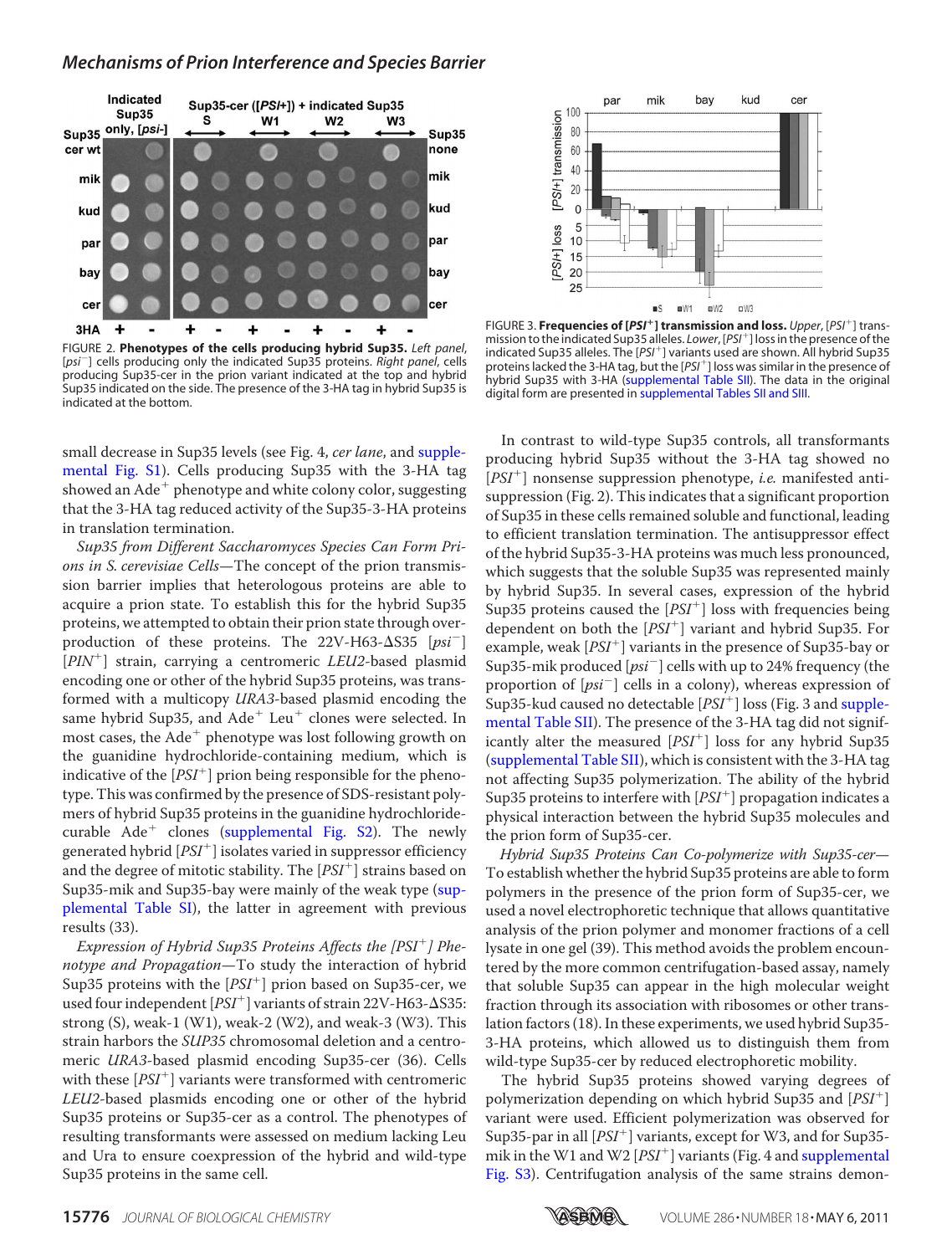

FIGURE 4. **Electrophoretic analysis of co-polymerization of hybrid Sup35 proteins.** Yeast cells with the indicated [*PSI*- ] variants were transformed with centromeric plasmids producing hybrid Sup35-3-HA proteins. Cell lysates were loaded onto gels without boiling and run for half a distance. The whole gels were then boiled, and the electrophoretic separation was continued. The gels were blotted, and the blots were stained with antibody to the Sup35-cer N-terminal and middle domains. *Sx-3HA*, hybrid Sup35-3-HA proteins; *Sc*, Sup35-cer lacking the tag. For ease of comparison, the values for [*PSI*- ] loss and transmission are given below the gels. The *W1 panel* also shows lysates of the cells having lost the plasmid encoding Sup35-cer (*asterisk*).

#### strated a similar extent of Sup35 polymerization [\(supplemental](http://www.jbc.org/cgi/content/full/M110.183889/DC1) [Fig. S4\)](http://www.jbc.org/cgi/content/full/M110.183889/DC1).

In several cases, coexpression of the hybrid Sup35 proteins resulted in a significant increase in soluble Sup35-cer levels (Fig. 4). This can be explained in part by the presence of  $[psi^-]$ cells in the population. However, in some cases, the proportion of soluble Sup35-cer appeared to be higher than the observed proportion of  $[psi^-]$  cells. For example, coexpression of Sup35mik, Sup35-bay, or Sup35-par along with Sup35-cer in the W3 [ $PSI^+$ ] strain resulted in appearance of  $\sim$ 10% of [ $psi^-$ ] cells.

#### *Mechanisms of Prion Interference and Species Barrier*

The levels of soluble Sup35-cer in the W3 [PSI<sup>+</sup>] cells expressing Sup35-mik or Sup35-bay were  $\sim$ 10–15%, and therefore, they could be accounted for by the presence of  $[psi^-]$  cells. However, the soluble fraction of Sup35-cer in the cells expressing Sup35-par was higher by  $\sim$  20%, and this value can be attributed to the inhibition of Sup35-cer polymerization by the Sup35-par protein. Similar increased levels of soluble Sup35 cer were caused by Sup35-mik in the W1 and W2 [PSI<sup>+</sup>] variants and by Sup35-bay in the W1  $[PSI^+]$  variant (Fig. 4).

In contrast to other Sup35 proteins, the Sup35-kud and Sup35-bay proteins showed low levels of polymerization, if any at all. However, although coexpression of Sup35-kud caused no loss of the [PSI<sup>+</sup>] prion, coexpression of Sup35-bay eliminated weak  $[PSI^+]$  with 13–24% efficiency (Fig. 3), suggesting that Sup35-bay interacted with the prion form of Sup35-cer, whereas Sup35-kud did not.

It should be noted that the co-polymerization of hybrid Sup35 proteins with Sup35-cer was equivalent to the levels of their polymerized form only when  $[PSI^+]$  transmission was absent or negligible. When  $[PSI^+]$  was transmitted with a significant frequency, in a certain proportion of cells, hybrid Sup35 acquired a prion fold and formed inheritable polymers independently of Sup35-cer. The proportion of such cells equaled the transmission efficiency and was close to zero in most cases, excluding expression of Sup35-par in S, W1, and W2 [PSI<sup>+</sup>] cells [\(supplemental Table SIII\)](http://www.jbc.org/cgi/content/full/M110.183889/DC1). The Sup35-par copolymerization in S and W1  $[PSI^+]$  cells could be estimated as close to 100% and in W2  $[PSI^+]$  cells as 40% [\(supplemental](http://www.jbc.org/cgi/content/full/M110.183889/DC1) ["Methods"\)](http://www.jbc.org/cgi/content/full/M110.183889/DC1).

Intermolecular Transmission of the [PSI<sup>+</sup>] Prion State–To establish the frequency of the  $[PSI^+]$  transmission from Sup35cer to the hybrid Sup35 proteins, it is required to induce loss of the URA3 plasmid encoding Sup35-cer and then score the [PSI<sup>+</sup>] phenotype. Usually, the loss of URA3 plasmids is achieved by growing cells on 5-fluoroacetic acid-containing medium. However, we have observed that 5-fluoroacetic acid caused significant loss of weak [PSI<sup>+</sup>] [\(supplemental Table](http://www.jbc.org/cgi/content/full/M110.183889/DC1) [SIV\)](http://www.jbc.org/cgi/content/full/M110.183889/DC1), which can result in underestimation of the transmission frequency of these  $[PSI<sup>+</sup>]$  variants. This forced us to rely on the spontaneous loss of the URA3 SUP35-cer plasmid.

No [PSI- ] transmission to Sup35-mik, Sup35-bay, and Sup35-kud was detected, whereas the control transmission to Sup35-cer occurred with 100% frequency. Sup35-par acquired the S  $[PSI^+]$  variants with 68% frequency and the weak  $[PSI^+]$ variants with 5–13% frequency (Fig. 3 and [supplemental Table](http://www.jbc.org/cgi/content/full/M110.183889/DC1) [SIII\)](http://www.jbc.org/cgi/content/full/M110.183889/DC1).

#### **DISCUSSION**

To define the molecular basis of interspecies prion transmission barriers, we employed the yeast  $[PSI^+]$  prion model. Hybrid Sup35 proteins were created using S. cerevisiae Sup35, but the N-terminal prion-forming domain was replaced with the corresponding sequence from four closely related Saccharomyces species, S. mikatae, S. kudriavzevii, S. paradoxus, and S. bayanus. By coexpressing these Sup35 molecules in an S. cerevisiae strain bearing one of four  $[PSI^+]$  prion variants, we have established the ability of hybrid Sup35 molecules to copolymerize with Sup35-cer and the efficiency with which dif-

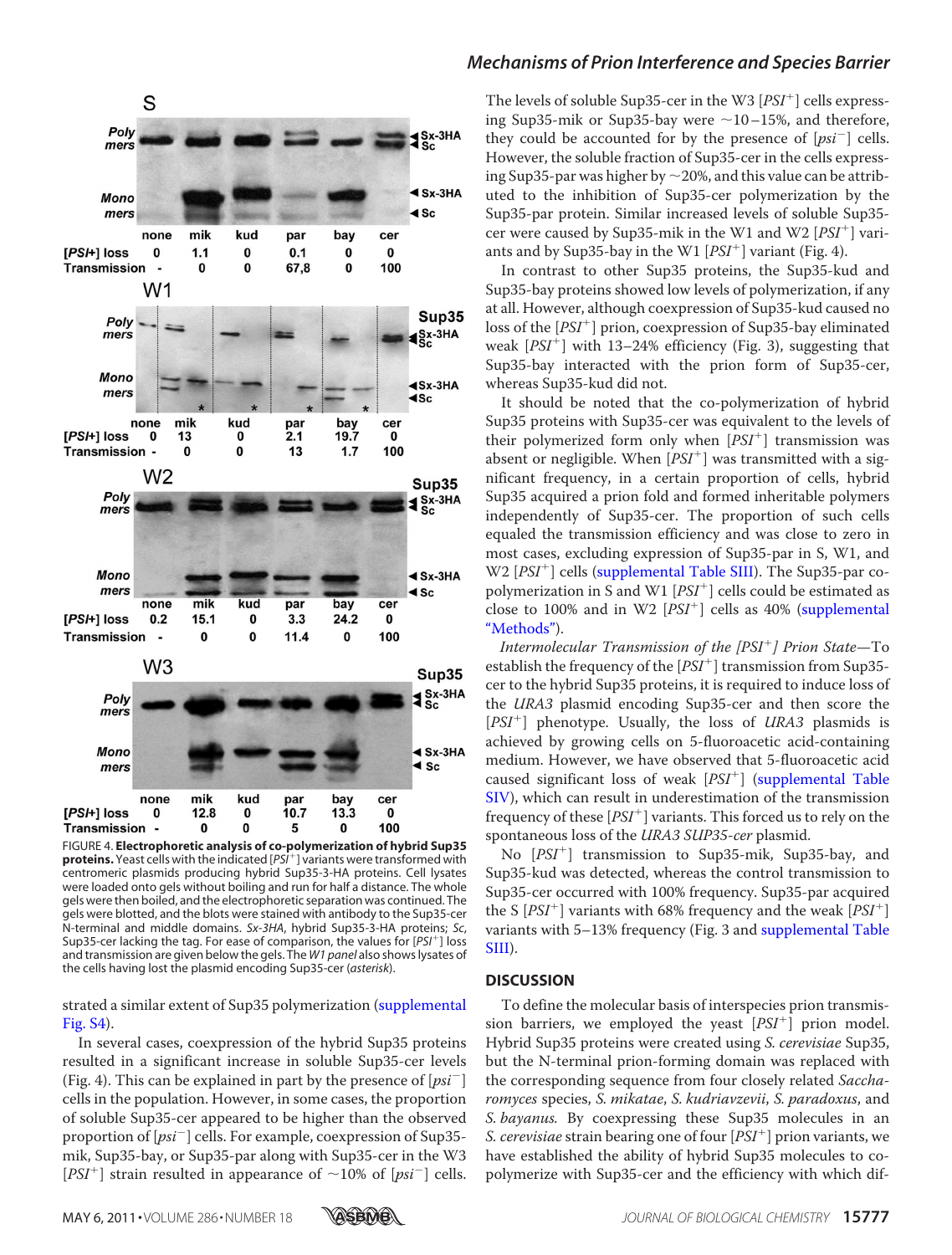ferent  $[PSI<sup>+</sup>]$  variants can be transmitted to the hybrid Sup35 proteins. In addition, we have found that coexpression of hybrid Sup35 proteins can destabilize native [PSI<sup>+</sup>].

In the majority of cases, hybrid Sup35 proteins showed different patterns of physical and genetic interaction with the [PSI<sup>+</sup>] form of Sup35-cer, and this behavior also depended on the [PSI<sup>+</sup>] variant being examined. The lack of, or very weak, interaction as assayed by all of the tests used was observed only for Sup35-kud in all [PSI<sup>+</sup>] variants and for Sup35-bay and Sup35-mik in the S  $[PSI^+]$  variants.

Hybrid Sup35 Proteins Acquire a Non-heritable Fold from Sup35-cer Prion Seeds—Two proteins were able to co-polymerize efficiently with the prion form of Sup35-cer: Sup35-mik in the W1 and W2  $[PSI^+]$  variants and Sup35-par in the S, W1, and W2  $[PSI^+]$  variants. However, no transmission of  $[PSI^+]$  to Sup35-mik was detected in these cases. This allowed us to characterize the fold(s) acquired by Sup35-mik as non-heritable because they could not propagate in the absence of original prion based on Sup35-cer. Such behavior is also typical of the non-heritable amyloids of Sup35, which cannot propagate in the absence of the  $[PIN^+]$  prion (30).

The S, W1, and W2  $[PSI^+]$  variants were transmitted to Sup35-par with a frequency of 10-70% (Fig. 3 and [supplemen](http://www.jbc.org/cgi/content/full/M110.183889/DC1)[tal Table SIII\)](http://www.jbc.org/cgi/content/full/M110.183889/DC1). Thus, in these cases, in 30–90% of cells, Sup35 par did not acquire the prion state and efficiently co-polymerized with Sup35-cer in a non-heritable fold. Despite the significant [PSI<sup>+</sup>] transmission values observed in these experiments, the probability  $(p)$  with which a Sup35-par molecule acquires the prion fold upon joining to a Sup35-cer prion polymer is extremely low. In these experiments, Sup35-par binds to Sup35-cer prion polymers very many times  $(n)$  in every cell lineage. Because  $[PSI^+]$  is heritable, if the prion fold is acquired by Sup35-par in just one such binding event in a cell,  $[PSI^+]$ should be present in all progeny of this cell. Therefore,  $p$  should be very low; otherwise, the final efficiency of the  $[PSI^+]$  transmission (P) should approach 100%. p may be estimated as  $p =$  $P/n$ , when P is significantly <100%. We estimate  $n$  as being of the order of tens of thousands or larger, and so p is  $\leq 10^{-4}$ . More precise expression for *p* is  $p = 1 - (1 - P)^{1/n}$  [\(supplemen](http://www.jbc.org/cgi/content/full/M110.183889/DC1)[tal "Methods"\)](http://www.jbc.org/cgi/content/full/M110.183889/DC1).

In five combinations of the Sup35 type/ $[PSI^+]$  variant, we observed a significant  $[PSI^+]$  loss  $(10-24%)$  even though copolymerization of hybrid Sup35 proteins with Sup35-cer was barely detectable. This suggests that hybrid Sup35 molecules in these cases joined the Sup35-cer polymer but as a single molecule or a small number of molecules. It is likely that hybrid Sup35 acquired an amyloid fold, but certainly this was not a prion fold.

Previously, we have shown that prions preferentially seed non-prion amyloids when the seeding and seeded proteins are different (30, 31). This work shows that such a preference exists even for closely related Sup35 proteins. These observations suggest a certain common feature of prion folds, which makes their formation unfavorable. This feature could relate to another characteristic property of prions: in contrast to normal protein folds and non-heritable amyloid folds (30), prion folds are recognized by chaperones, such as Hsp104 and/or other chaperones, which results in the fragmentation of prion poly-

|                       |                                     |  |  | Outtration applyment |       |     |     |     |
|-----------------------|-------------------------------------|--|--|----------------------|-------|-----|-----|-----|
| Scenario<br>III<br>тт |                                     |  |  | $[PSI+]$             | Sup35 |     |     |     |
|                       | ccccccPPPPPPCCCCC                   |  |  |                      | mik   | kud | par | bay |
| 2                     | <b>CCCCCCMMMMMCCCCC</b>             |  |  |                      | 5     | 5   |     |     |
| З                     | <b>CCCCCCXCCCCC</b>                 |  |  | W <sub>1</sub>       |       | 5   |     |     |
|                       | <b>ccccccXCCCCC</b><br>cccccccccccc |  |  | W <sub>2</sub>       | 2     | 5   |     |     |
| 5                     |                                     |  |  | W <sub>3</sub>       | 3     |     |     |     |

Sconarios assignment

FIGURE 5. **Molecular scenarios for Sup35 polymerization observed in this work.** Scenarios are designated as indicated on the right. Polymers are represented as sequences of letters corresponding to Sup35 molecules and reflecting their origin: *c* and *C* denote *cerevisiae*, *P* denotes *paradoxus*, *M* denotes *mikatae*, and *X* denotes various hybrid Sup35 proteins. *Lowercase letters* designate the prion fold, and *uppercase letters* indicate the non-heritable fold. For simplicity, polymer growth is shown only on the right. The prion fold reproduction may occur only in *area I* after its fragmentation by Hsp104. *Gray letters* in *area III* reflect the lack or reduced probability of polymerization. In *Scenario 5*, hybrid Sup35 does not incorporate into a polymer.

mers. The chaperone recognition is likely to be related to the exposure of hydrophobic amino acid residues on the surface of amyloid (42), which is unfavorable in terms of energy because hydrophobic residues normally tend to be buried inside of a molecule to minimize their contact with water.

Molecular Model for the Interaction of Heterologous Sup35 with the Prion Form of Sup35-cer-All of the heterologous Sup35 proteins studied, except for Sup35-kud in all [PSI<sup>+</sup>] variants and Sup35-bay in S [PSI<sup>+</sup>] variants (Fig. 5, Scenario 5), interacted with the prion forms of Sup35-cer as judged by their co-polymerization and induced  $[PSI^+]$  elimination. Elimination of native [PSI- ] induced by heterologous Sup35 is a novel effect described in this work, and uncovering its mechanisms requires a detailed analysis of how Sup35-cer polymerizes in the presence of closely related Sup35 molecules. [PSI<sup>+</sup>] loss can result from binding of heterologous Sup35 to the Sup35-cer prion polymer end and inhibition of further Sup35-cer polymerization. This should be manifested in the increased levels of soluble Sup35-cer, and such an effect was most pronounced for Sup35-mik and Sup35-bay in W1 and W2  $[PSI<sup>+</sup>]$  and for Sup35-par in W3  $[PSI^+]$  (Fig. 5, Scenarios 2 and 4). However, in other cases, the levels of soluble Sup35-cer were not substantially increased. Therefore, in these cases, joining of a heterologous Sup35 molecule to the end of a Sup35-cer prion polymer did not preclude binding of Sup35-cer to the terminal heterologous Sup35 and its further polymerization. However, in such a heterotypic seeding, one should expect highly preferential formation of a non-prion fold by Sup35-cer (Fig. 5, Scenarios 1 and 3).

Despite this, the  $[PSI^+]$  propagation would be expected to continue if Hsp104 breaks the co-polymer within the original (*i.e.* seeding) prion stretch of Sup35-cer (denoted by *lowercase c* in Fig. 5), thus creating new polymer ends that can seed Sup35 cer prion formation. The  $[PSI^+]$  prion can propagate in such a way only if the incorporation of hybrid Sup35 into Sup35-cer polymers occurs less frequently than the polymer fragmentation mediated by Hsp104. The fragmentation frequency may be roughly estimated as an inverse value of the average number of Sup35 molecules in a polymer. So, S  $[PSI^+]$  variants with a polymer size of  $\sim$ 20 Sup35 molecules (18) would be rapidly eliminated if the probability  $(h)$  of incorporation of hybrid Sup35 compared with Sup35-cer exceeds 1/20, or 5%.

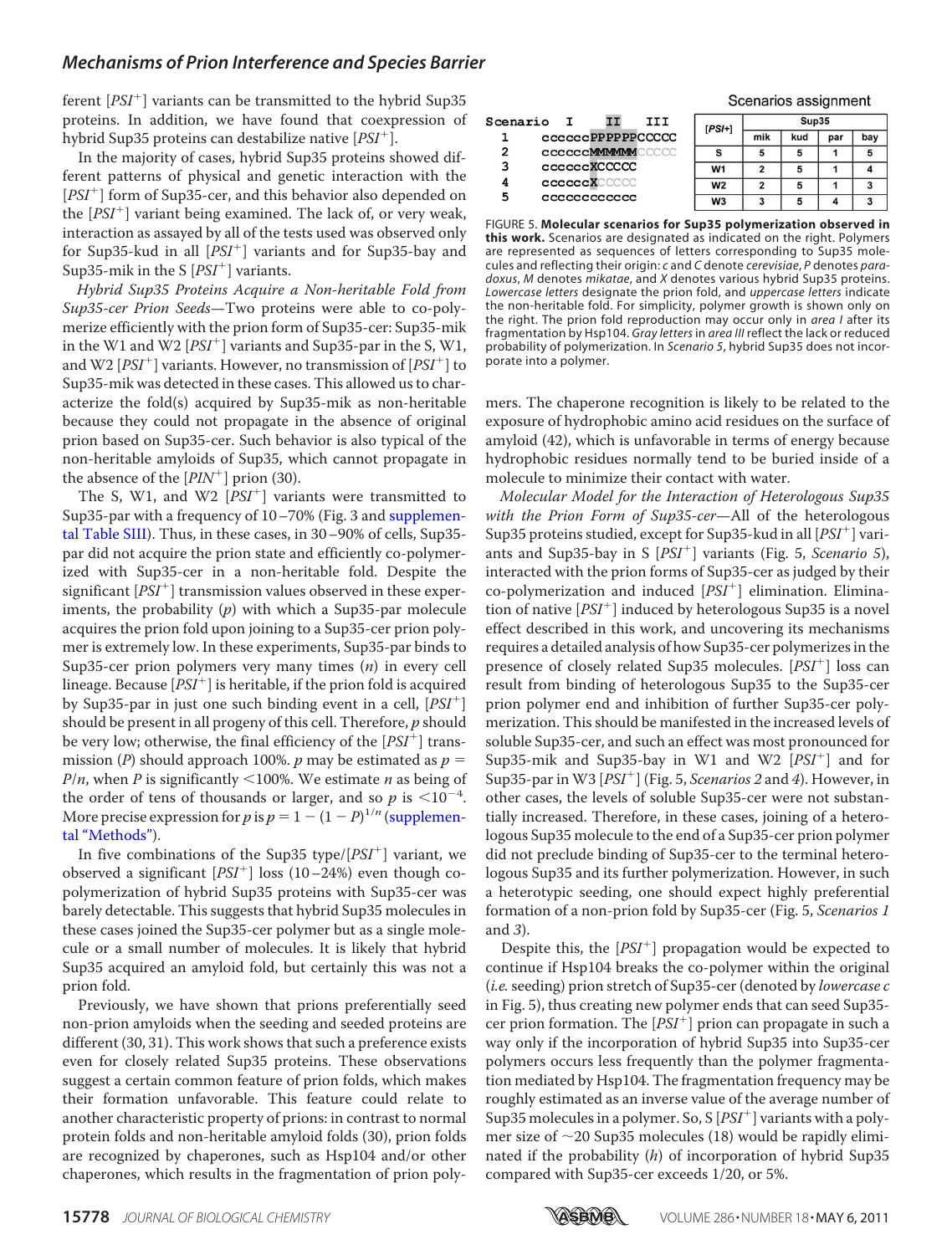Thus, the probability  $h$  is a key parameter defining the efficiency of prion elimination. In our experiments, h was always low because we never observed complete  $[PSI^+]$  loss. Furthermore, low h implies that, in prion polymers made up of two different proteins, these proteins are not randomly mixed but rather are arranged in stretches of similar molecules. Consequently, the levels of co-polymerization of heterologous Sup35 are proportional to both the probability h to initiate such a stretch and the average number of these molecules in a stretch.

The expression of Sup35-bay and Sup35-mik induced loss of both the W1 and W2  $[PSI^+]$  variants with comparable frequency, although the amount of co-polymerized Sup35-mik was much higher compared with Sup35-bay. This leads us to suggest that these proteins joined onto Sup35-cer polymers with comparable frequency, but Sup35-mik formed relatively long homopolymeric stretches (Fig. 5, Scenario 2), whereas Sup35-bay joined as a single or a small number of molecules (Scenarios 3 and 4). The latter also applies to Sup35-par and Sup35-mik in W3  $\overline{[PSI^+]}$  cells.

It may appear paradoxical that Sup35-par eliminated [PSI<sup>+</sup>] inefficiently despite its efficient co-polymerization with Sup35 cer in the S, W1, and W2 [PSI<sup>+</sup>] cells. This could be explained, at least in part, by the observation that the levels of soluble Sup35-par in the considered cells were significantly lower than those of any other hybrid Sup35 proteins we examined. The probability  $h$  should be proportional to the levels of soluble heterologous Sup35; thus, h and, correspondingly, the  $[PSI^+]$ curing were low in these cases.

Implications for Elimination of Prions and Amyloids—In this work, we observed that even minor incorporation of heterologous Sup35 could cause a significant loss of native  $[PSI^+]$ . It appears very likely that altered variants of the Sup35 prionforming domain can be found that are able to join to the Sup35-cer polymer with higher frequencies and that would thus be able to rapidly eliminate the *S. cerevisiae*  $[PSI^+]$ prion. Such alleles may be generated via mutagenesis of the native or heterologous Sup35 prion-forming domains. In a similar way, altered alleles of the mammalian prion and amyloid proteins may be found that would eliminate mammalian prions or block formation of amyloids. It is important to note that, although the induced prion curing can rely on two mechanisms, the conversion to a non-heritable amyloid fold and interference with polymerization via polymer end capping, the inhibition of amyloid formation can rely only on the latter. The inhibition of mammalian prion propagation by a heterologous protein has already been described in studies with murine neuroblastoma cells, where hamster PrP and several of its mutants profoundly interfered with prion propagation by mouse PrP (29).

Acknowledgments—We thank Dr. Gennady Naumov for the samples of S. paradoxus, S. mikatae, S. kudriavzevii, and S. bayanus and Alexander K. Buell, Alexander Alexandrov, and Michael Agaphonov for productive discussions and help with the preparation of the manuscript.

#### **REFERENCES**

- 1. Chiti, F., and Dobson, C. M. (2006) Annu. Rev. Biochem. **75,** 333–366
- 2. Horwich, A. L., and Weissman, J. S. (1997) Cell **89,** 499–510
- 3. Prusiner, S. B., Scott, M. R., DeArmond, S. J., and Cohen, F. E. (1998) Cell **93,** 337–348
- 4. Collinge, J. (2001) Annu. Rev. Neurosci. **24,** 519–550
- 5. Caughey, B., and Chesebro, B. (2001) Adv. Virus Res. **56,** 277–311
- 6. Scott, M., Groth, D., Foster, D., Torchia, M., Yang, S. L., DeArmond, S. J., and Prusiner, S. B. (1993) Cell **73,** 979–988
- 7. Bruce, M. E., Will, R. G., Ironside, J. W., McConnell, I., Drummond, D., Suttie, A., McCardle, L., Chree, A., Hope, J., Birkett, C., Cousens, S., Fraser, H., and Bostock, C. J. (1997) Nature **389,** 498–501
- 8. Hill, A. F., Desbruslais, M., Joiner, S., Sidle, K. C., Gowland, I., Collinge, J., Doey, L. J., and Lantos, P. (1997) Nature **389,** 448–450, 526
- 9. Wickner, R. B. (1994) Science **264,** 566–569
- 10. Coustou, V., Deleu, C., Saupe, S., and Begueret, J. (1997) Proc. Natl. Acad. Sci. U.S.A. **94,** 9773–9778
- 11. Sondheimer, N., and Lindquist, S. (2000) Mol. Cell **5,** 163–172
- 12. Du, Z., Park, K. W., Yu, H., Fan, Q., and Li, L. (2008) Nat. Genet. **40,** 460–465
- 13. Nemecek, J., Nakayashiki, T., and Wickner, R. B. (2009) Proc. Natl. Acad. Sci. U.S.A. **106,** 1892–1896
- 14. Alberti, S., Halfmann, R., King, O., Kapila, A., and Lindquist, S. (2009) Cell **137,** 146–158
- 15. Patel, B. K., Gavin-Smyth, J., and Liebman, S. W. (2009) Nat. Cell Biol. **11,** 344–349
- 16. Paushkin, S. V., Kushnirov, V. V., Smirnov, V. N., and Ter-Avanesyan, M. D. (1996) EMBO J. **15,** 3127–3134
- 17. Patino, M. M., Liu, J. J., Glover, J. R., and Lindquist, S. (1996) Science **273,** 622–626
- 18. Kryndushkin, D. S., Alexandrov, I. M., Ter-Avanesyan, M. D., and Kushnirov, V. V. (2003) J. Biol. Chem. **278,** 49636–49643
- 19. Ter-Avanesyan, M. D., Kushnirov, V. V., Dagkesamanskaya, A. R., Didichenko, S. A., Chernoff, Y. O., Inge-Vechtomov, S. G., and Smirnov, V. N. (1993) Mol. Microbiol. **7,** 683–692
- 20. Ter-Avanesyan, M. D., Dagkesamanskaya, A. R., Kushnirov, V. V., and Smirnov, V. N. (1994) Genetics **137,** 671–676
- 21. Paushkin, S. V., Kushnirov, V. V., Smirnov, V. N., and Ter-Avanesyan, M. D. (1997) Mol. Cell Biol. **17,** 2798–2805
- 22. Derkatch, I. L., Chernoff, Y. O., Kushnirov, V. V., Inge-Vechtomov, S. G., and Liebman, S. W. (1996) Genetics **144,** 1375–1386
- 23. Kochneva-Pervukhova, N. V., Chechenova, M. B., Valouev, I. A., Kushnirov, V. V., Smirnov, V. N., and Ter-Avanesyan, M. D. (2001) Yeast **18,** 489–497
- 24. Tanaka, M., Chien, P., Naber, N., Cooke, R., and Weissman, J. S. (2004) Nature **428,** 323–328
- 25. Krishnan, R., and Lindquist, S. L. (2005) Nature **435,** 765–772
- 26. Kushnirov, V. V., Kochneva-Pervukhova, N. V., Chechenova, M. B., Frolova, N. S., and Ter-Avanesyan, M. D. (2000) EMBO J. **19,** 324–331
- 27. Santoso, A., Chien, P., Osherovich, L. Z., and Weissman, J. S. (2000) Cell **100,** 277–288
- 28. Chien, P., and Weissman, J. S. (2001) Nature **410,** 223–227
- 29. Priola, S. A., Caughey, B., Race, R. E., and Chesebro, B. (1994) J. Virol. **68,** 4873–4878
- 30. Salnikova, A. B., Kryndushkin, D. S., Smirnov, V. N., Kushnirov, V. V., and Ter-Avanesyan, M. D. (2005) J. Biol. Chem. **280,** 8808–8812
- 31. Urakov, V. N., Vishnevskaya, A. B., Alexandrov, I. M., Kushnirov, V. V., Smirnov, V. N., and Ter-Avanesyan, M. D. (2010) Prion **4,** 45–52
- 32. Kushnirov, V. V., Vishnevskaya, A. B., Alexandrov, I. M., and Ter-Avanesyan, M. D. (2007) Prion **1,** 179–184
- 33. Chen, B., Newnam, G. P., and Chernoff, Y. O. (2007) Proc. Natl. Acad. Sci. U.S.A. **104,** 2791–2796
- 34. Chen, B., Bruce, K. L., Newnam, G. P., Gyoneva, S., Romanyuk, A. V., and Chernoff, Y. O. (2010) Mol. Microbiol. **76,** 1483–1499
- 35. Gietz, R. D., and Woods, R. A. (2002) Methods Enzymol. **350,** 87–96
- 36. Shkundina, I. S., Kushnirov, V. V., Tuite, M. F., and Ter-Avanesyan, M. D.